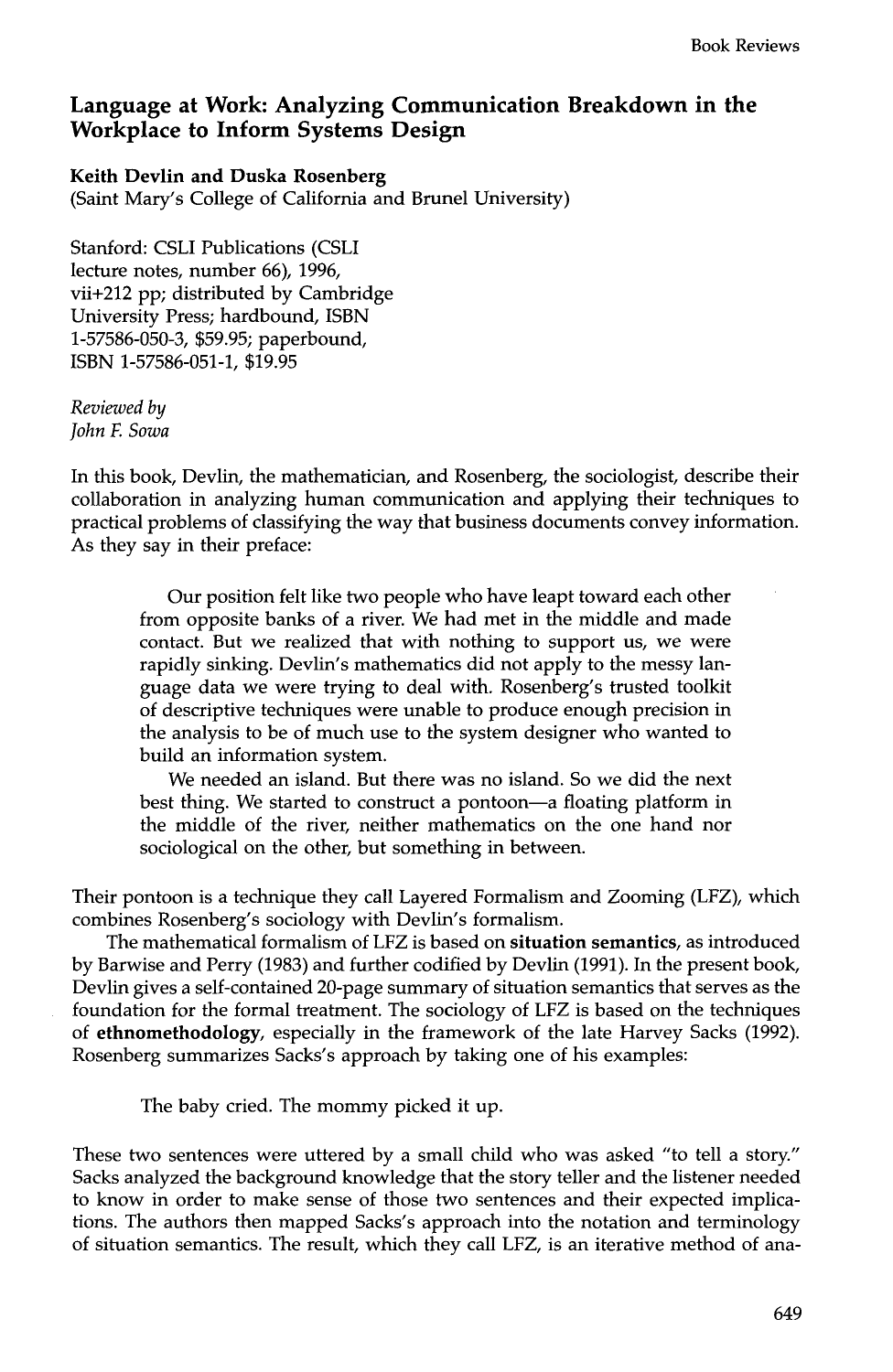$\epsilon$ 

lyzing a subject, refining the analysis, and progressively "zooming in" to deepen the analysis in areas where difficulties arise.

To test LFZ, the authors applied their techniques to actual data in problem report **forms** (PRFs) from a British computer company. Each PRF is a highly abbreviated and stylized summary of some engineer's response to a customer problem. The authors used LFZ to develop an ontology of the categories represented in the reports, the kinds of situations described by each report, and the communication processes that take place between the engineers who write the PRFs and the experts who interpret them. In the conclusion of the book, Devlin and Rosenberg claim that they had met their personal goals of showing that situation theory and Sacks's methodology can be used together to analyze actual data from industrial applications. The results were of sufficient business interest that the authors have been employed by the company to continue their work.

The original reason why the company asked the authors to begin this project is that earlier attempts to systematize and automate the analysis and classification of PRFs had failed. Each PRF is a brief, seemingly simple, and well-formatted summary. Yet the analysis of a PRF required a highly trained engineer; it could not be analyzed by a computer program or even by a clerk who had learned to read the PRF formats. Although Devlin and Rosenberg did not succeed in automating the process, they did acquire a better understanding of the complexity hidden behind apparently simple data. I hope that better understanding will eventually lead to better software design.

The conclusions at the end of the book are painfully familiar to anyone who has attempted to apply AI techniques to automate the analysis and understanding of natural language. The highly formatted PRFs appear to be more structured, more systematized, and more restricted than natural language sentences. Yet all the hard problems of language understanding remain. What makes a PRF seem structured are the easy parts at the beginning: fields such as "Site Number" and "Customer Name." But all the difficulties lie in the fields that allow the engineer to write a few English phrases:

Call text: FP1500 LP02 TRACTOR SLIPPING Clearance text: RESET TRACTORS TO ORIG POSITION

People who have not worked in NLP often think that the limited grammar of such phrases simplifies the problem. In fact, grammar is one of the few aspects of language that has been well understood and implemented in increasingly satisfactory parsers for over 30 years. The difficulties are created by the enormous volume of world knowledge that is required. In this application, every part of every machine has its own peculiar way of interacting with every other part. The short phrases of a PRF can be understood by an engineer who is familiar with the machine and its operation, but they are meaningless to a computer or to a human who does not know the subject matter.

In their survey of other approaches, the authors discuss the criticisms of situation theory by Terry Winograd, who had early success in analyzing language about the blocks world, but later became disillusioned about the prospects of extending the techniques to a more realistic use of language. The authors acknowledge that Winograd and Flores (1986) "make a significant contribution to our understanding of design as they emphasize the crucial role real language plays in what people do with computers." But they claim that their combination of situation theory with sociology is an approach that begins to address the limitations of the AI approaches that Winograd had abandoned. The emphasis here should be on the word "begin" because far more